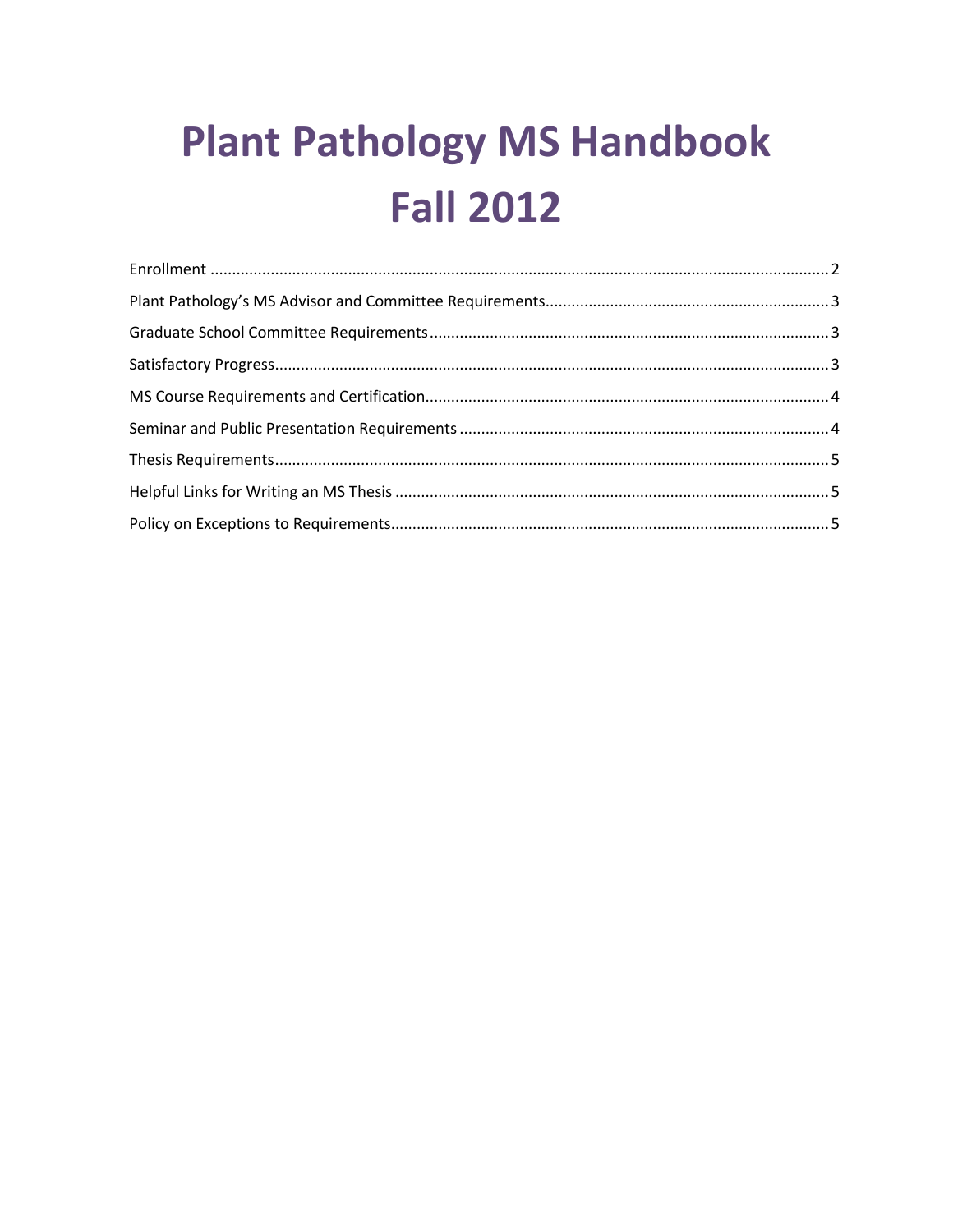## <span id="page-1-0"></span>**Enrollment**

#### Fall and Spring Semester Enrollment Requirements

| <b>Enrollment Types</b>                                | <b>MS</b>                                                    |
|--------------------------------------------------------|--------------------------------------------------------------|
| <b>Domestic unfunded</b>                               | 2 credits minimum $*$                                        |
| <b>International students regardless of</b><br>funding | 8 credits minimum (unless you have an<br>exception from ISS) |
| RA or fellowship through Plant<br><b>Pathology</b>     | 8 credits minimum                                            |
| 33.33% TA or PA through Plant<br><b>Pathology</b>      | 6 credits minimum                                            |
| 50% TA or PA through Plant Pathology                   | 4 credits minimum                                            |
| funded through another<br>department/program           | Check with that department                                   |
| <b>Other or uncertain</b>                              | Check with the Student Services Coordinator                  |

\*this does not qualify as "full time enrollment," full time enrollment for a MS student when unfunded is 8 credits minimum

Summer Enrollment Requirements: Students must be enrolled at UW-Madison if they are using university facilities, including faculty and staff time<sup>%</sup>.

| <b>Enrollment Types</b>                                       | <b>MS</b>                                         |
|---------------------------------------------------------------|---------------------------------------------------|
| Unfunded - not graduating                                     | Not required%#                                    |
| Unfunded - graduating                                         | 2 credits minimum# in the 8 week (DHH)<br>session |
| International student unfunded and in<br>their first semester | 4 credits                                         |
| RA or 12 month fellowship through<br><b>Plant Pathology</b>   | 2 credits minimum in the 8 week (DHH)<br>session  |
| 33.33% TA or PA through Plant<br><b>Pathology</b>             | Not required%#                                    |
| 50% TA or PA through Plant Pathology                          | Not required%#                                    |
| funded through another<br>department/program                  | Check with that department                        |
| Other or uncertain                                            | Check with the Student Services Coordinator       |

#this does not qualify as "full time enrollment," full time enrollment for a MS student when unfunded is 4 credits minimum, for Dissertators full time enrollment is always 3 credits

For all MS students the maximum enrollment is 12 credits, however in the summer session the credit total cannot exceed the number of weeks in the session, for example you cannot enroll for 9 credits in an 8-week session.

A valid enrollment minimum does not count the following types of courses

- courses numbered below 300
- courses taken pass/fail
- audited courses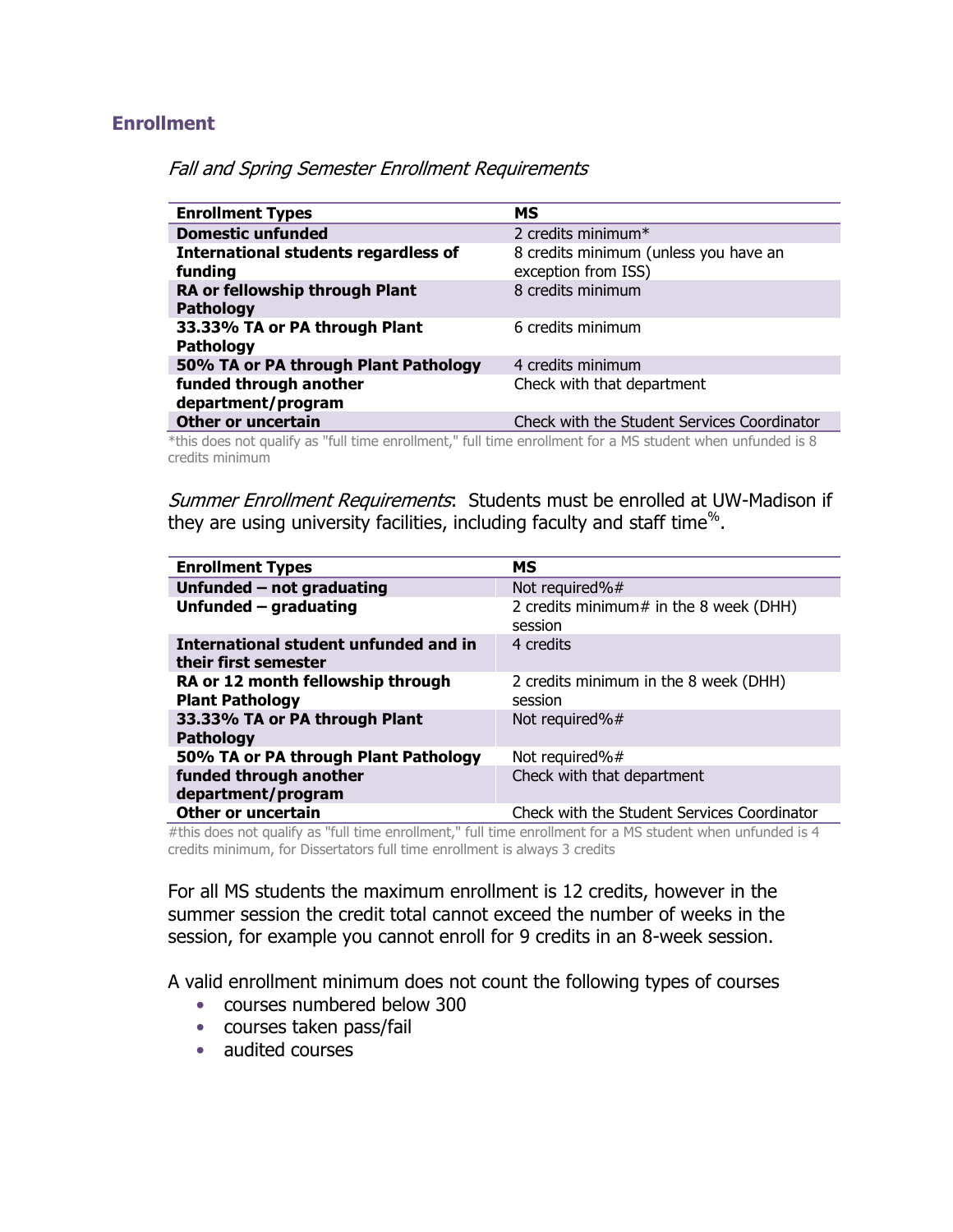If a student must take over 12 credits, including the types of courses above that do not count towards the enrollment minimum, they must submit a credit overload request: http://www.grad.wisc.edu/education/forms/overload.html.

The above information was taken from the Graduate School's Academic Policies and Procedures website which can be found online at: [http://www.grad.wisc.edu/education/acadpolicy/guidelinesindex.html.](http://www.grad.wisc.edu/education/acadpolicy/guidelinesindex.html)

## <span id="page-2-0"></span>**Plant Pathology's MS Advisor and Committee Requirements**

All MS students are admitted directly into a specific faculty member's lab. This faculty member will serve as the student's major advisor.

The Executive Committee or its equivalent of a program/department is responsible for approving the composition of all graduate committees.

Minimum graduate school requirements for the graduate committee are as follows:

- 1. The chair or co-chair of the committee must be Graduate Faculty from the student's major program.
- 2. Master's thesis committee must have at least three members, two of whom must be Graduate Faculty or former graduate Faculty up to one year after resignation or retirement.

The required third member of a master's thesis committee, as well as any additional members, all retain voting rights. They may be from any of the following categories, as approved by the program Executive Committee or its equivalent: Graduate Faculty; Faculty from other institutions.

## <span id="page-2-1"></span>**Graduate School Committee Requirements**

To see the Graduate School's rules on research/advisory committees go to [http://www.grad.wisc.edu/education/acadpolicy/guidelines.html#31.](http://www.grad.wisc.edu/education/acadpolicy/guidelines.html#31)

# <span id="page-2-2"></span>**Satisfactory Progress**

The department of Plant Pathology follows the Graduate School's guidelines regarding satisfactory progress in terms of grades and GPA. Graduate students are expected to maintain a GPA of 3.0 or higher every term for courses in the 300-level and above. If a student does not meet the minimum GPA the Graduate School will put them on probation and the student may ultimately be suspended if they are not able to raise their GPA to the minimum level. The same holds true if a graduate student carries two or more incomplete grades over multiple semesters.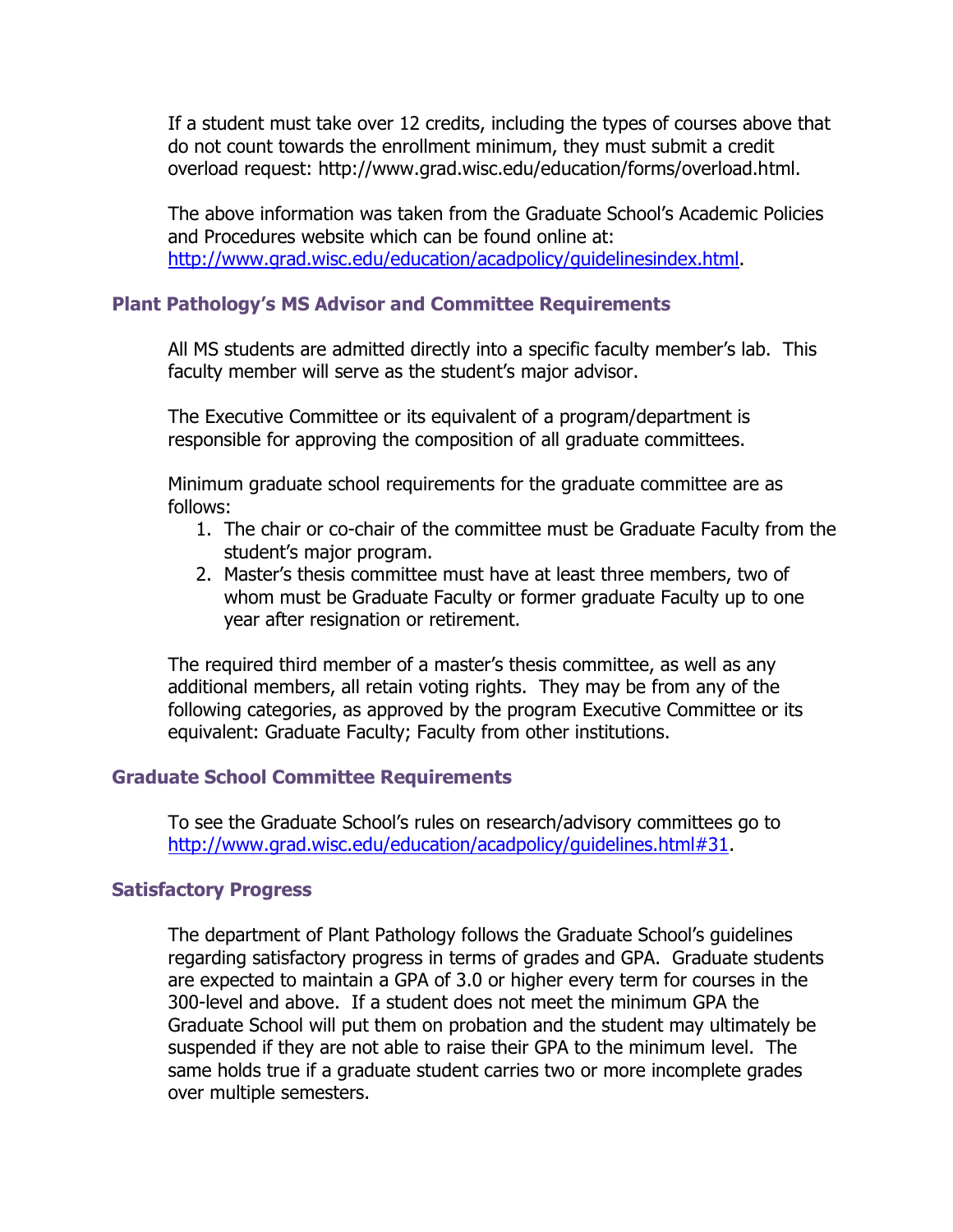- Graduate School's information on satisfactory progress: <http://www.grad.wisc.edu/education/acadpolicy/guidelines.html#155>
- Graduate School's information on GPA: <http://www.grad.wisc.edu/education/acadpolicy/guidelines.html#85>
- Graduate School's information on probation: <http://www.grad.wisc.edu/education/acadpolicy/guidelines.html#141>
- Graduate School's information on incomplete grades: <http://www.grad.wisc.edu/education/acadpolicy/guidelines.html#104>

# <span id="page-3-0"></span>**MS Course Requirements and Certification**

The course requirements include a minimum of 21 credits total:

- at least 9 credits in Plant Pathology courses
	- o only counting 1 credit of Plant Pathology 923 Seminar
	- o at least 1 credit of Plant Pathology 875 Special Topics Seminar
	- o cannot include Plant Pathology 990 research credits
- the remaining 12 credits can
	- $\circ$  be from outside of plant pathology
	- $\circ$  only include up to 6 credits of Plant Pathology 990 Research

All Plant Pathology MS students must meet with their research committee during their first year to complete their certification paperwork (available at [http://www.plantpath.wisc.edu/gradforms/ms\\_certification.doc\)](http://www.plantpath.wisc.edu/gradforms/ms_certification.doc). Once the committee has approved the certification paperwork the student must turn in the sign copy to the Student Services Coordinator so that it may be reviewed and approved by the Curriculum Committee. The certification paperwork must be approved before a student can request their MS warrant.

Any changes to the certification paperwork must be done through a course substitution form [\(http://www.plantpath.wisc.edu/gradforms/course\\_sub.doc\)](http://www.plantpath.wisc.edu/gradforms/course_sub.doc).

# <span id="page-3-1"></span>**Seminar and Public Presentation Requirements**

All Plant Pathology graduate students are expected to attend the Plant Pathology departmental seminar (Plant Pathology 923 Seminar). Students must register during the fall or spring for Plant Pathology 923 Seminar during the semester in which they present their seminar. Students graduating in summer should enroll in Plant Pathology 923 during spring semester. Additionally some form of public speaking at least once per year is required. This can include the final research seminar which is also required of all Plant Pathology graduate students.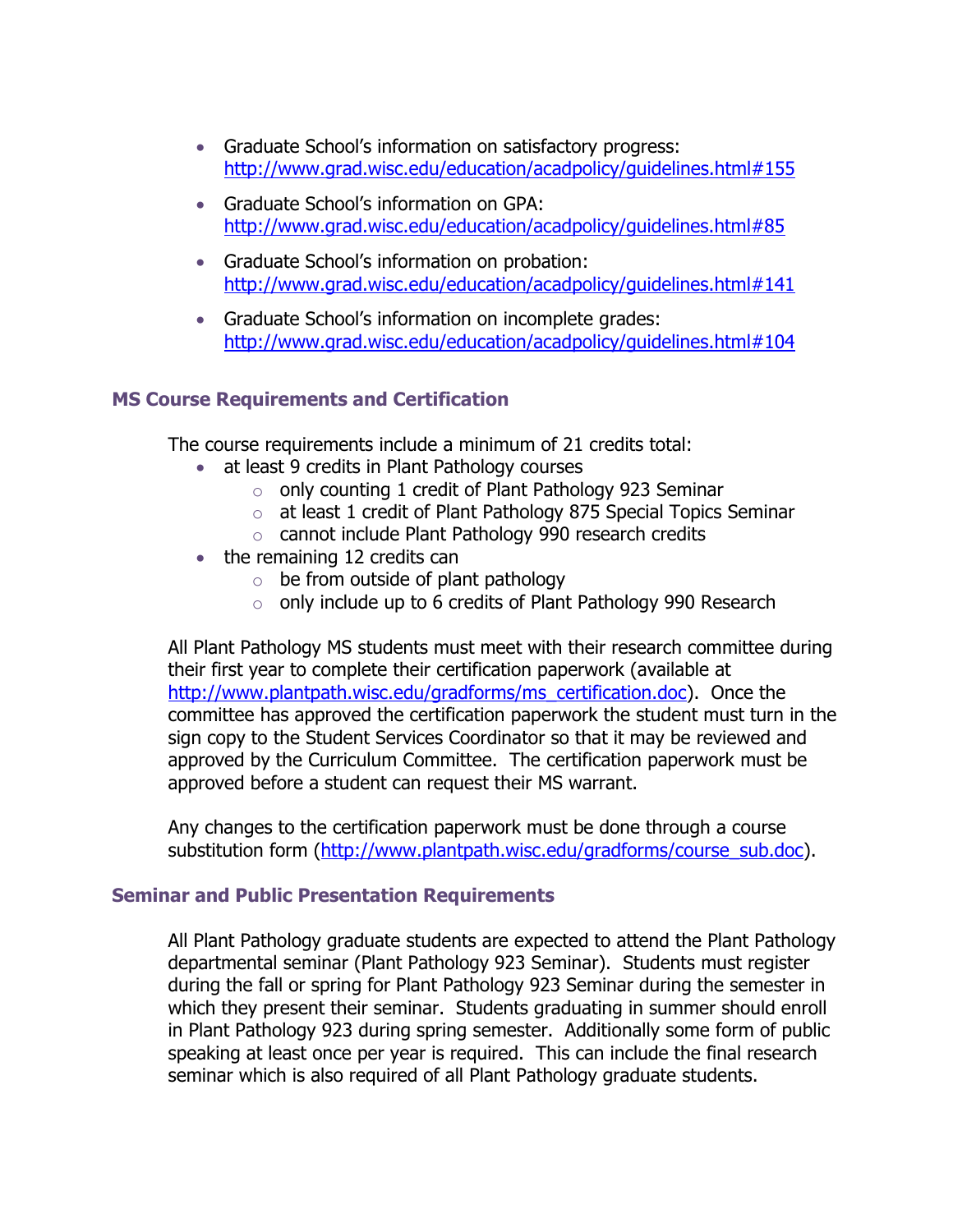All Plant Pathology MS students are required to take at least one 1-credit Special Topics seminar classes, to be offered at least once per year under Plant Pathology 875 Special Topics. Similar special topics or journal club classes offered by other departments could be substituted.

## <span id="page-4-0"></span>**Thesis Requirements**

Plant Pathology students must complete a thesis and meet the following requirements:

- the thesis must be presented in an oral defense to the student's committee, the committee must sign the MS warrant to indicate that the student passed their thesis defense,
- the student must give a public seminar presenting their thesis and
- the thesis must be deposited at both the Memorial Library and the Plant Pathology Library.

The student is required to request their MS warrant through the Student Services Coordinator [\(rodock@wisc.edu\)](mailto:rodock@wisc.edu) at least three weeks before their oral defense.

#### <span id="page-4-1"></span>**Helpful Links for Writing an MS Thesis**

- The UW Writing Center's Writing Handbook: <http://writing.wisc.edu/Handbook/index.html>
- Rules on writing ethics and plagiarism: [http://writing.wisc.edu/Handbook/QPA\\_plagiarism.html](http://writing.wisc.edu/Handbook/QPA_plagiarism.html)
- **Expecting Your Master's Degree? Procedures to Help:** <http://www.grad.wisc.edu/education/completedegree/mdegree.html>
- Preparing Your Master's Thesis: <http://www.grad.wisc.edu/education/completedegree/mguide.html>
- Plant Pathology MS Thesis Advisor Approval Page: [http://www.plantpath.wisc.edu/gradforms/ms\\_advisor\\_approval\\_page.doc](http://www.plantpath.wisc.edu/gradforms/ms_advisor_approval_page.doc)

#### <span id="page-4-2"></span>**Policy on Exceptions to Requirements**

Requests for exceptions to those requirements set by the Plant Pathology department will be considered by the appropriate departmental committee. Requests should be submitted in writing to the Student Services Coordinator by the faculty advisor. The request should include a justification statement and a detailed explanation of the substitution proposed to meet the requirement. If the request is to substitute a course for one already approved on the certification form, the only action necessary is to fill out the "Course Substitution Form."